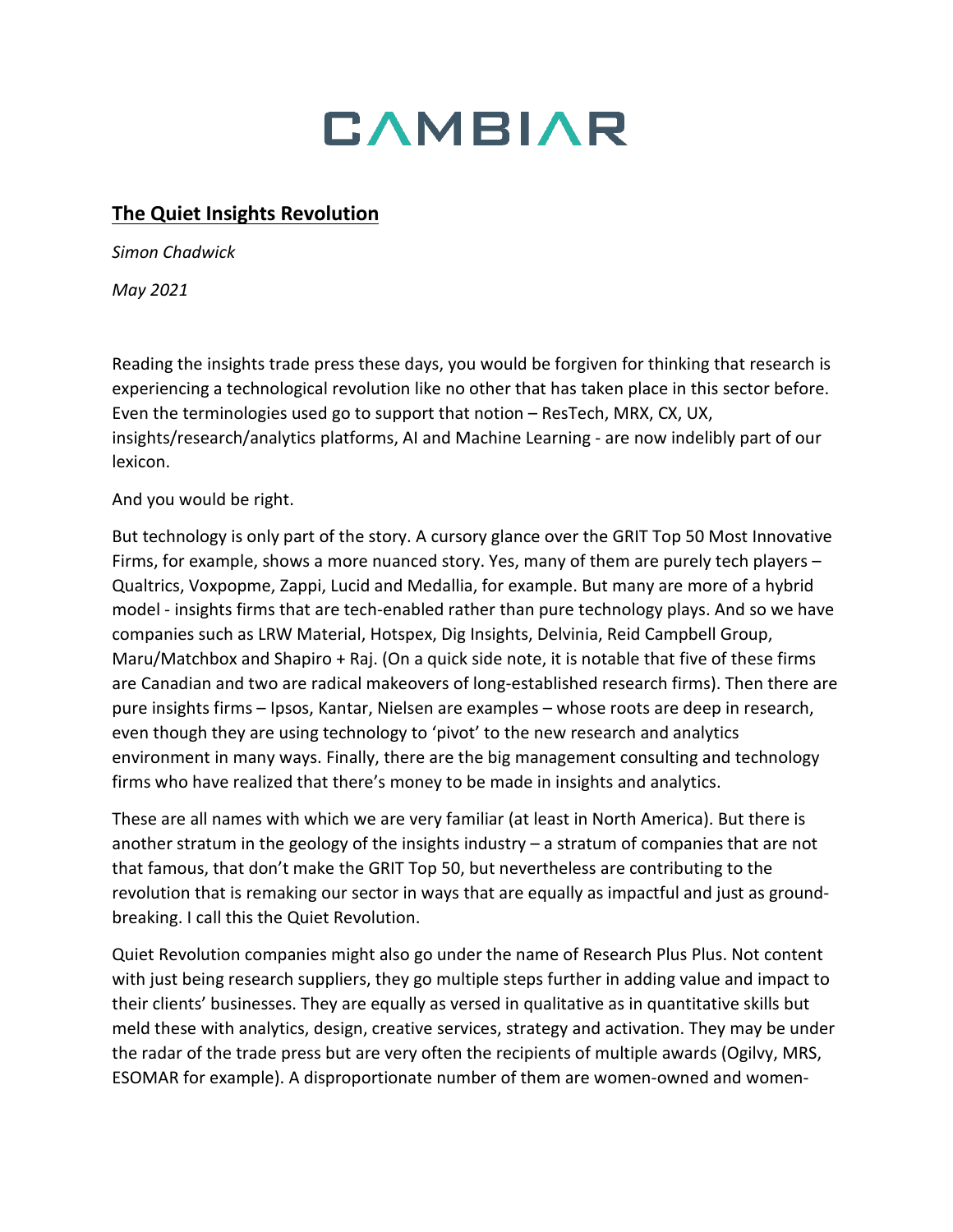managed. Some are relatively new, but others have been around for twenty years or more and can boast not only ferociously loyal clients but equally fanatical employees.

Here I am going to call out a few examples, but this is not to imply that these are the only ones. There are many more all around the world and all bear investigation by discriminating clients. What binds these firms together is that they are all Research Plus Plus.

- *Basis Research* is a London-based firm, operating on a global level in some of the most demanding countries in the world, that combines qualitative research and ethnography with strategic and innovation consulting. They have been around for over 20 years.
- *Jump Associates* in the U.S. has been around just as long and are also known for offering a product that melds quantitative and qualitative research with strategic and innovation consulting
- *Hypothesis Group,* based out of Los Angeles another 20+ year firm offers a cohesive and powerful mix of quantitative and qualitative research with creative design, activation and strategic consulting
- *Point Blank* in Germany says it all in their tagline: "We craft impact". They provide design-driven research, creative design and activation and measure the impact they have on their clients' outcomes. They are one of many who have embraced design thinking as the driver for their research approach
- *Hope + Anchor* in the U.K. has won multiple awards for its combination of research, strategy and creative, particularly with its media clients. Their use of creative media in bringing insights home to their clients is particularly impressive
- *Consumer Truth* in Peru melds insights with strategic consulting in innovation and branding, stressing that they are 'human-centric'. This is a phrase that you will see over and over again on the websites of Research Plus Plus agencies
- *Vital Findings* and *Finch Brands* in the U.S. both stress their ability to bring insights, strategy and design together in one package, and are experts in data visualization (another theme that you will find throughout this group).

There is no doubt that, even pre-pandemic, the insights industry was beginning to bifurcate between technology-oriented solutions and those based on using insights not only to inform strategy, innovation and design, but to provide and ensure activation and impact in all these areas. This should be no surprise, as it merely reflects the priorities of client insights functions and their managements.

What is surprising, however, is that so many of these companies exist under the radar of the industry's media, commentators and list makers. You won't find them on 'most innovative' lists, nor in industry rankings, although they most certainly belong there. But, be assured, you will find them on client 'trusted partner' lists and among the more prolific industry award winners. That's because what they provide is impact. Not just data, but real, positive impact.